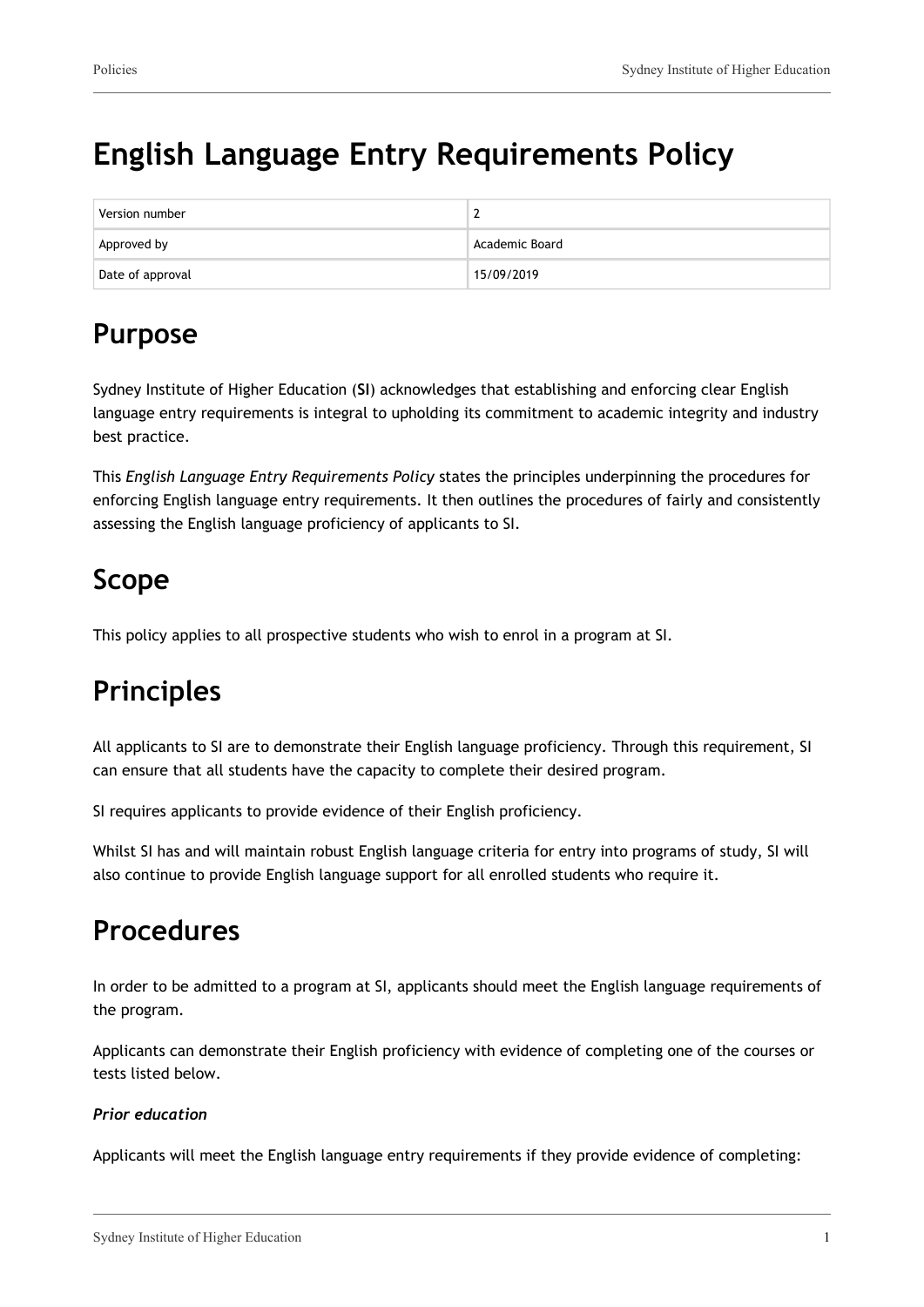- International Baccalaureate Diploma (IB).
- A course of study with an Australian TAFE, university or private study provider.
- A Foundation Program at one of the following universities:
	- The Australian National University
	- The University of Melbourne
	- The University of Sydney
	- Monash University
	- The University of Adelaide
	- The University of Queensland
	- The University of Western Australia
	- The University of New South Wales

Applicants will meet the English language entry requirements if, in the last four years, they have:

- Undertaken formal secondary or tertiary study in English in an overseas institution listed in the AEI NOOSR Country Education Profiles, or
- Completed undergraduate or postgraduate studies in English at a foreign university listed in the AEI NOOSR Country Education Profiles. In this case, official documentation should be provided that the studies were undertaken in English. Documentation should be certified and verifiable.

#### *English Language Tests*

The following English language tests and scores will meet the English language requirements. The test should have been completed within the last two years.

| <b>Test</b>                                 | <b>Undergraduate Courses</b>                                                       | <b>Postgraduate Courses</b>                                                                                |
|---------------------------------------------|------------------------------------------------------------------------------------|------------------------------------------------------------------------------------------------------------|
| Academic<br><b>IELTS</b>                    | An overall minimum score of 6.0 with at least 5.5<br>in each component of the test | An overall score of 7 with at least 7 in writing and at least 6 in<br>each other component                 |
| TOEFL-<br>Paper<br>based test               | A score of 577 with a test of written English score<br>of $5.0$                    | A score of 589 with a test of written English score of 5.0                                                 |
| TOEFL-<br>Internet<br>based test            | A score of 90 with a minimum 23 in writing, 22 in<br>reading, speaking, listening  | A score of 94, with a minimum of 25 in writing and at least 23<br>in reading, listening, speaking          |
| Cambridge<br>CAE<br>Advanced<br>(Post 2015) | An overall score of 176 with at least 169 in all<br>other components               | An overall score of 185 with at least 185 in writing and 169 in<br>all other components                    |
| Cambridge<br>CAE<br>Advanced<br>(Pre 2015)  | 58 overall with all other components at the<br>borderline level or higher          | 67 overall with a rank of good in writing and at least the<br>borderline level in all remaining components |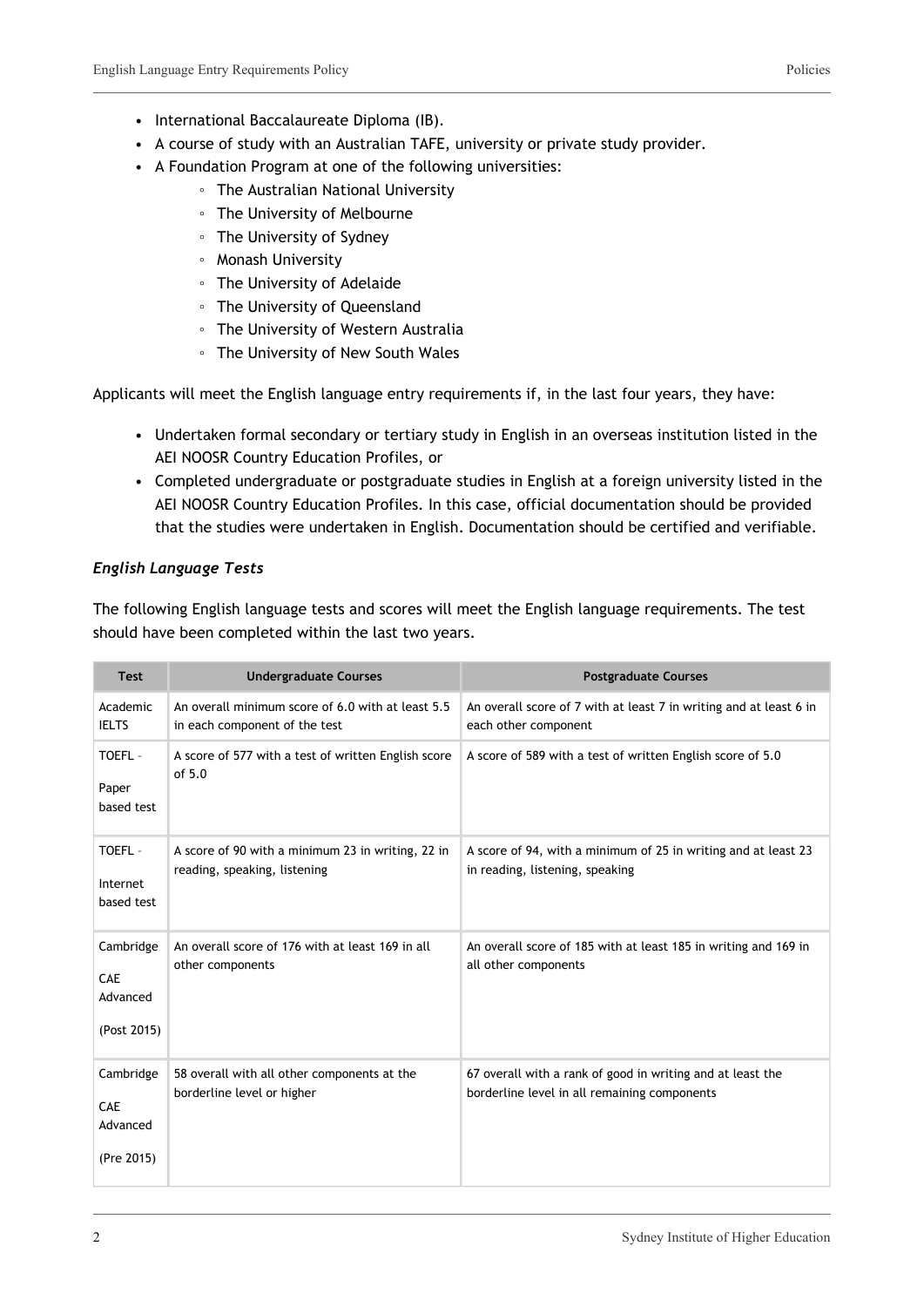| PTE | An overall score of 64, with a minimum of 55 in | An overall score of 70 with at least 70 in writing and 60 in all |
|-----|-------------------------------------------------|------------------------------------------------------------------|
|     | Academic all sections                           | other sections                                                   |

#### *Other pathways*

The applicant may demonstrate that they meet the English language entry requirements by providing evidence of:

- Satisfactory completion of any English course at diploma level or above at an accredited Australian education provider or at an overseas institution listed in the AEI NOOSR Country Education Profiles
- Completion of a NAATI accredited Professional interpretation or professional translation course as an English translator.

#### *English language support*

SI will continue to provide, monitor, and evaluate the impact of English language support for all enrolled higher education students in accordance with the *English Language Support and Academic Skills Plan.*

This support is offered under the same general provisions and with the same monitoring and continual improvement processes as those described in the *Academic Language and Learning Support Policy*.

The *Academic Board* will continue to monitor and review English language support offered to higher education students and provide advice on future improvements to the *Corporate Governance Board*.

The findings of such reports will also inform future changes to SI student admissions policies and processes.

### **Policy Implementation and Monitoring**

The *Academic Board* delegates responsibility for the monitoring day-to-day implementation of this policy to *Program Monitoring Committee*.

The *Academic Board* will review all periodic reports from relevant committees and staff members, in accordance with the *Compliance Calendar*.

Additionally, the *Academic Board* will review all relevant student complaints, concerns raised by staff members, and instances of student or staff misconduct in accordance with the *Compliance Calendar*.

Based on these monitoring activities, the *Academic Board*, in accordance with the *Compliance Calendar*, will provide a report to the *Corporate Governance Board* and ensure that findings are taken into account in planning, quality assurance and improvement processes.

### **Definitions**

**Academic Board:** the governing body responsible for academic matters, including teaching and learning,